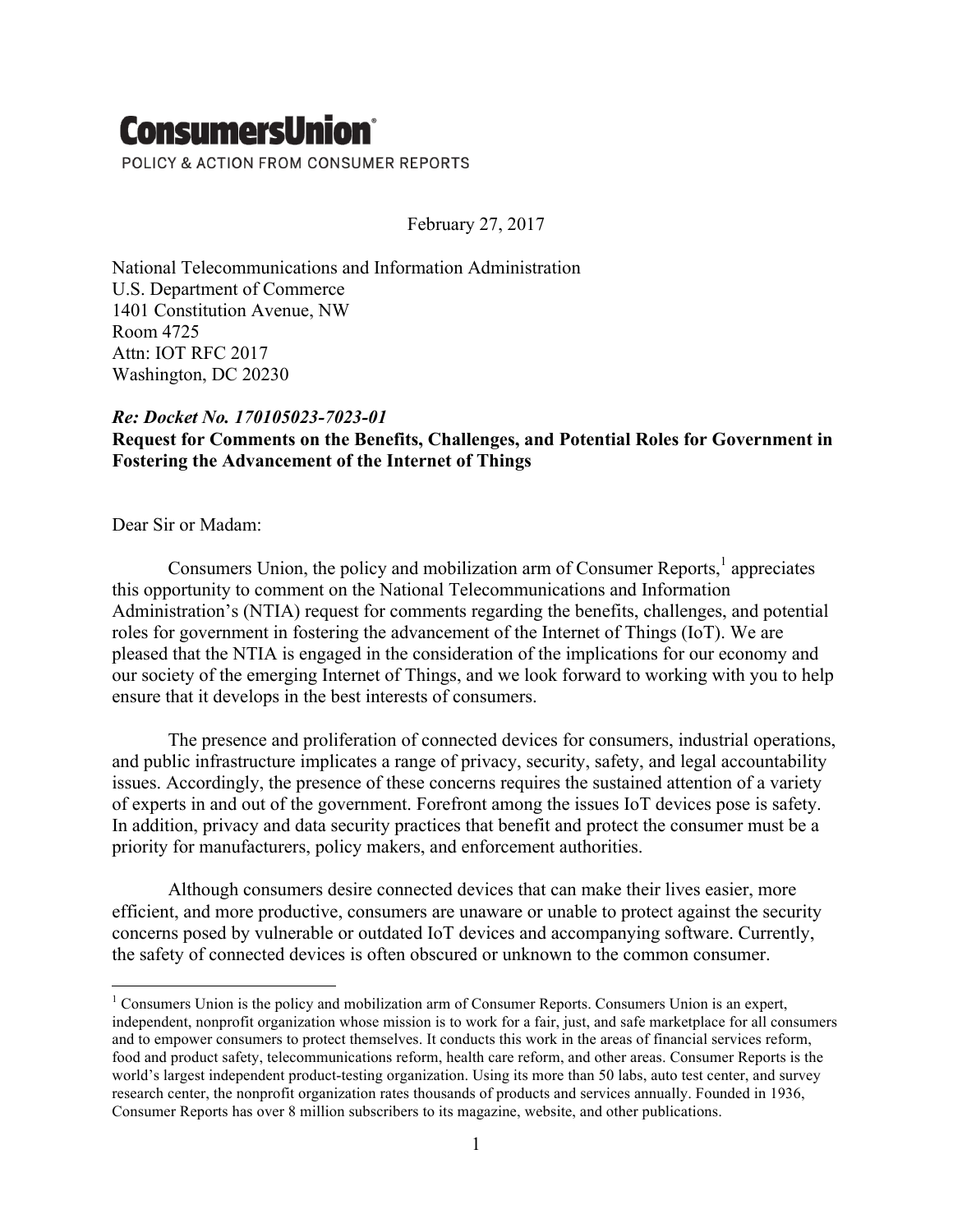Consumers should be provided with effective and accurate information in order to select products based on security, safety, and privacy, in addition to the price, form, and function of a product. Because the safety of these products is hard for a consumer to measure but pose risks not only to their home networks but also their personal data, companies should be held accountable and compete against other similar companies on the basis of their data privacy and security standards.

Additionally, consumers should be able to buy connected products with confidence due to the possibly sensitive nature of the data trafficked through the device or due to the possibly vulnerable users of the connected product. For instance, a connected home device like a Google Home or an Amazon Echo has the potential to convey a lot of personal and sensitive information about a individual's buying, listening, and searching habits, in addition to audio information about activities within the home. Consumers often buy connected devices that are used by many members of the family, including vulnerable users like children. Although there are protections for devices marketed and designed for children, consumers need to be empowered to choose products that are safe for all members of their family or household. Internet connected devices should meet standard safety and security measures in order to allow the consumer to choose products based on price, features, and other attributes without any additional knowledge regarding device cybersecurity.

Although the green paper notes the need for consumers to control and own their devices and the software embedded, we urge the NTIA to focus on the incidents of ownership, dominion, and control for consumers regarding their tights to use the products they have purchased as they see fit, and consumers should be assured of the continuing utility and value of the products once purchased.

The embedding of software into products that controls their functioning already significantly restricts the ability of consumers to decide how those products will be used. While software can enable product functioning on a far more complex and sophisticated level, it can also take that functioning further and further out of the hands of the consumer. Consumers may lose the ability to make what once were simple adjustments in a product's operation, much less the ability to experiment or tinker with the product in innovative ways, or to make even basic repairs. Moreover, the application of traditional patent and copyright principles to cover these functions may extend these restrictions on adjustment, tinkering, and repair to independent service providers, and to independent manufacturers of replacement parts and other compatible products, throwing up roadblocks to competition and consumer choice.

The potential for business practices to undermine long-held consumer rights is heightened significantly with the Internet of Things. When the functioning of a consumer product depends on an Internet connection, the company on the other side of that connection has the power to disable the product – or even erase it – with one stroke on a remote keyboard. Even the mere delivery of the product via the Internet, in electronic form, can tether its continued existence and functionality to the seller's future whims. A consumer attempting to exercise ownership and control of a product faces not only the prospect of potentially harsh legal liability for acting outside of restrictions imposed by contract fine print and obscure applications of copyright law, but also the prospect of the seller disabling the product, through some retaliatory action over the Internet, or through simply discontinuing the Internet connection or the remote support, or downgrading it, or imposing